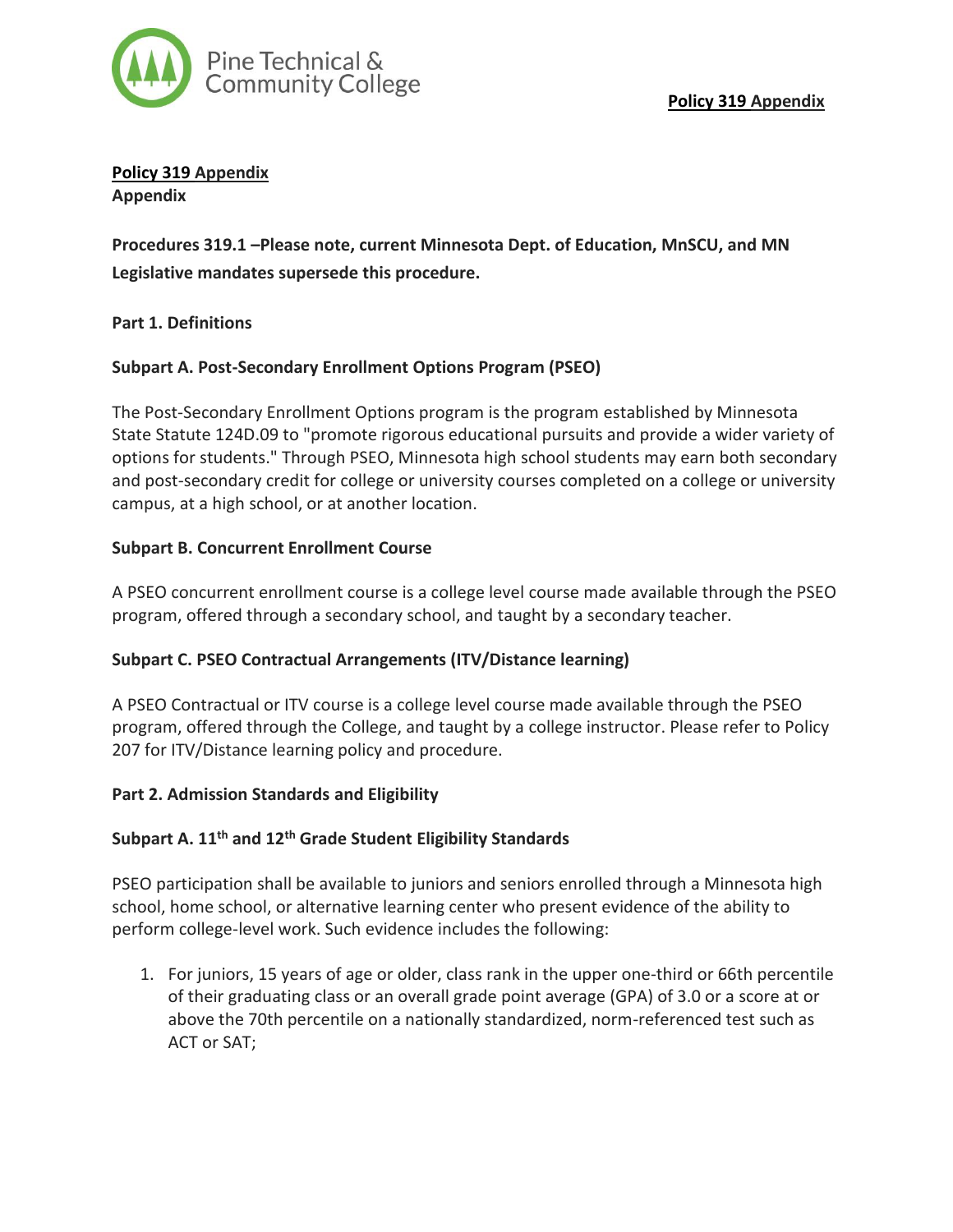

- 2. For seniors, 15 years of age or older, class rank in the upper one-half or 50th percentile of their graduating class or an overall GPA of 2.5 or higher or a score at or above the 50th percentile on a nationally standardized, norm-referenced test such as ACT or SAT;
- 3. PSEO applicants choosing to enroll in college courses, including PSEO concurrent enrollment courses, must meet academic program placement and minimum course placement requirements listed unless otherwise noted in contractual agreements;
- 4. If the applicant does not meet class rank or GPA requirements or if the high school/home school does not have a class rank, documentation of a recommendation must be provided by the high school counselor, principal or instructor attesting to the applicant's ability to perform at the College level.

# **Subpart B. Career and Technical Education – 10th Grade Student Eligibility Standards**

A student who is in 10<sup>th</sup> grade and has attained a passing score on the  $8<sup>th</sup>$  grade Minnesota Comprehensive Assessment (or subsequent legislatively defined criteria) in reading and meets the other course prerequisites or course enrollment standards established by the College, including but not limited to assessment test scores, program admission, or other requirements, may enroll in a career or technical education course at the College. If the student receives a grade of C or better in the course, the student shall be allowed to take additional career or technical courses in subsequent terms. A career or technical course is a course that is part of a career or technical education program that provides individuals with coherent, rigorous content aligned with academic standards and relevant technical knowledge and skill needed to prepare for further education and careers in current and emerging professions and provides technical skill proficiency, an industry recognized credential, and a certificate, diploma, or an associate degree.

 $11<sup>th</sup>$  and  $12<sup>th</sup>$  grade students may be eligible under this provision if they do not meet outlined eligibility criteria established above (Part 2, subpart A).

A student who first enrolls under this provision who wishes to enroll in subsequent general education courses must meet assessment for course placement standards prior to enrollment. Students admitted under this provision are required to meet with an advisor/student affairs representative prior to enrollment.

#### **Part 3**. **PSEO Student Support Enrollment and Performance**

#### **Subpart A. Student Support**

1. PSEO students will be provided with information that describes academic and student supports offered at the College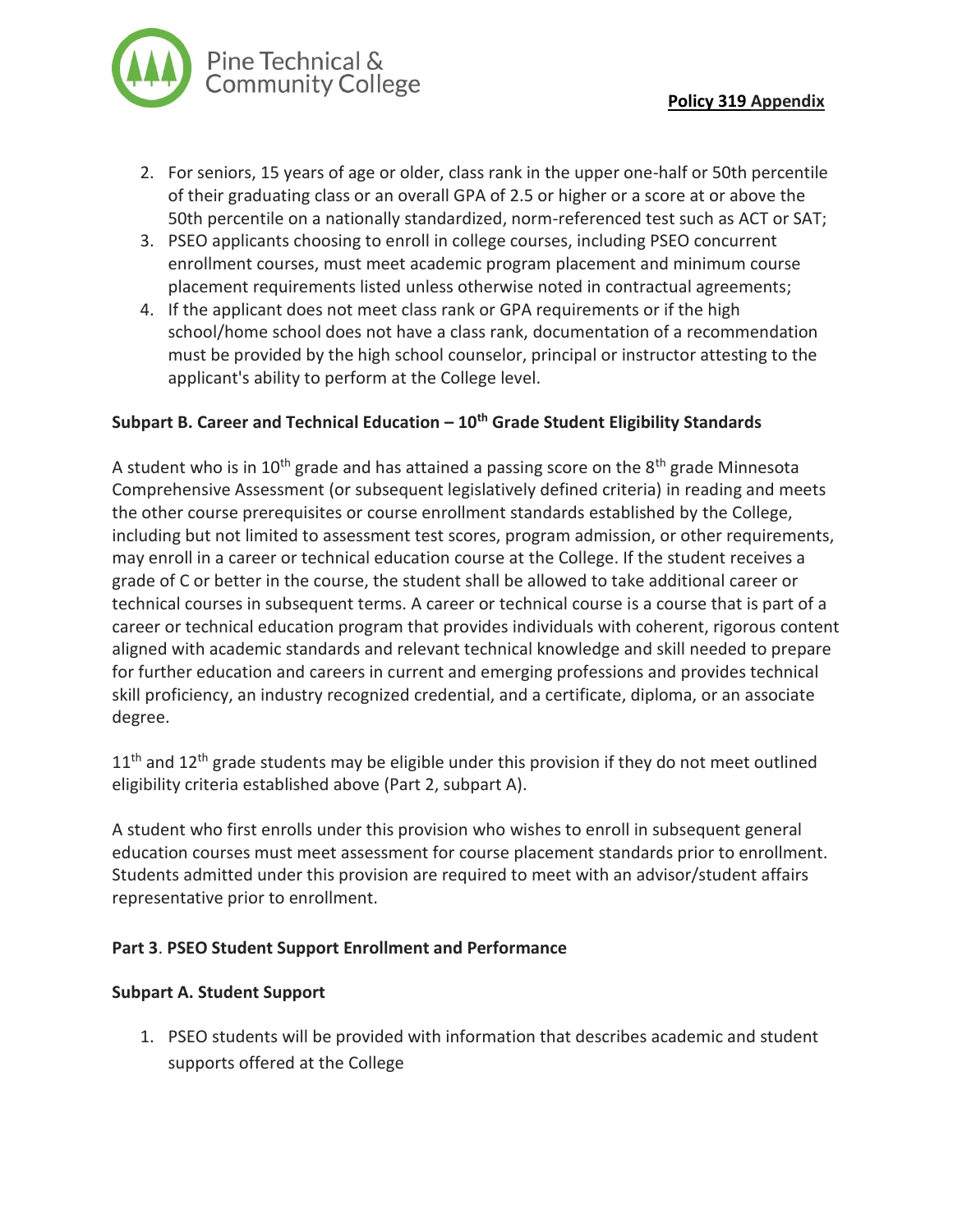

2. PSEO students will be provided with information that outlines student responsibilities, including their responsibility to communicate with their high school about their academic performance offered through PSEO.

# **Subpart B. Student Performance and Program Effectiveness**

The College collects data about the performance of each student enrolled in courses through PSEO for use in monitoring student progress and measuring PSEO program effectiveness. These data shall be reported to the MnSCU Office of the Chancellor and to Minnesota Department of Education, as requested.

# **Part 4. PSEO Offered Through Concurrent Enrollment Courses**

### **Subpart A. Definition**

As defined in MnSCU Policy 3.5, a PSEO concurrent enrollment course is a college or university course made available through the PSEO program, offered through a high school, and taught by a high school teacher. As specified in Minnesota Statute 124D.09, concurrent enrollment courses enroll only high school students who may earn both high school and college credit for satisfactorily completed courses.

# **Subpart B. PSEO Concurrent Enrollment Courses**

PSEO concurrent enrollment courses shall be college-level courses approved through the College curriculum process, shall meet institutional standards required for accreditation, and shall follow the College-approved course outline.

# **Subpart C. Concurrent Enrollment Agreements**

The College and each school district wishing to offer one or more concurrent enrollment courses shall complete an agreement, signed by the appropriate representative of each party, which shall, at a minimum, address:

- 1. Qualifications and responsibilities of high school instructors as defined in Subparts E and F of this procedure, including documentation of high school teacher qualification;
- 2. College support to be provided to the instructor as defined in Subpart D of this procedure;
- 3. Other resources, such as laboratory space and course materials, needed to support quality concurrent enrollment teaching and learning;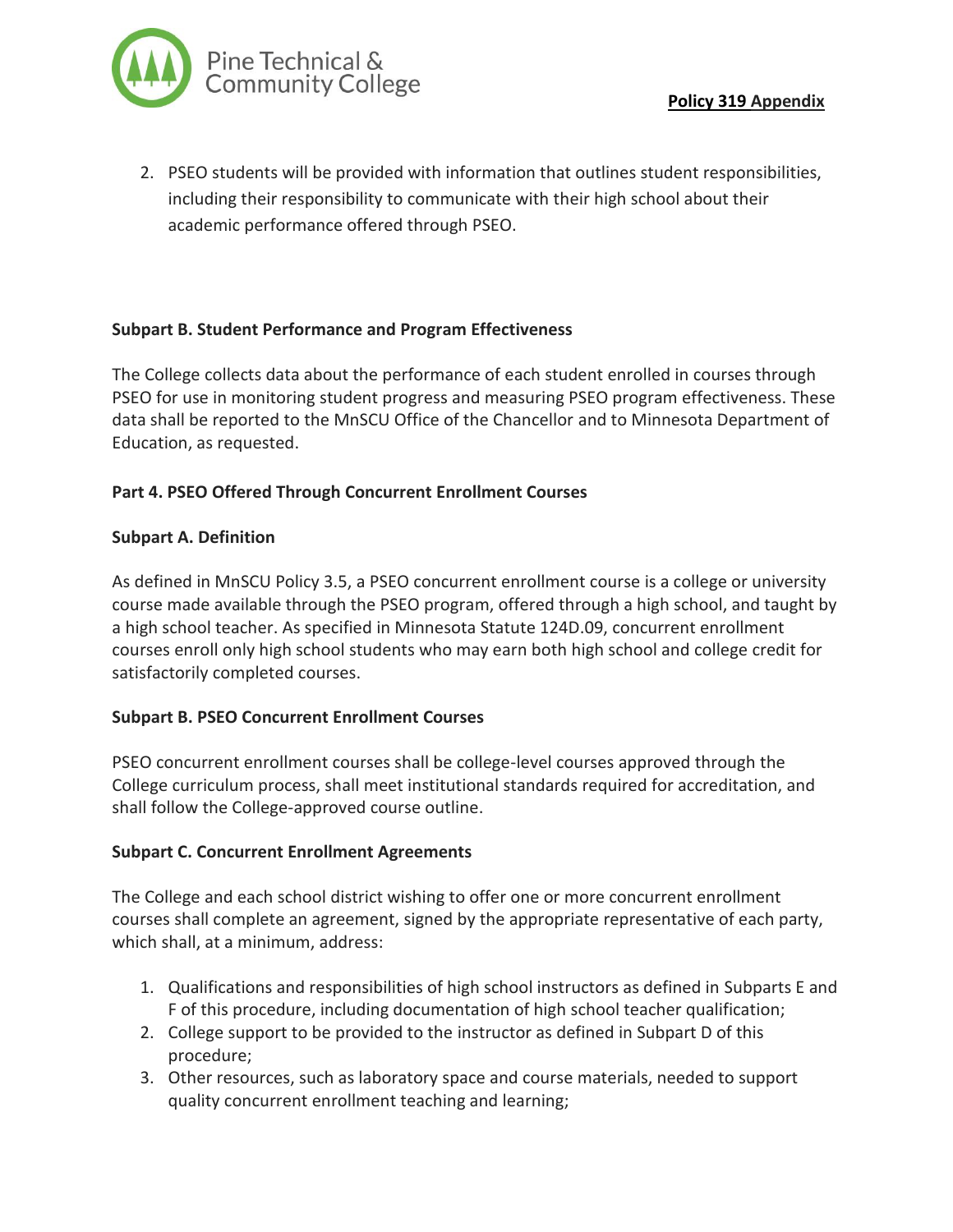

- 4. Compliance with student participation requirements as specified in Part 2 of this procedure;
- 5. Financial arrangements for offering the course(s); and
- 6. Duration of the agreement and frequency of its review, which shall be at least annually.

The form of the agreement between the College and a district and the financial arrangements for delivering concurrent enrollment courses shall be in conformance with system-determined practices for concurrent enrollment agreements that exist at the time the agreement is signed.

# **Subpart D. PSEO Concurrent Enrollment Instructor Support**

For each high school teacher approved to provide PSEO instruction as a concurrent enrollment instructor, the College shall:

- 1. Provide a college faculty member who shall communicate regularly with the concurrent enrollment instructor and monitor assignments, exams, projects, student academic achievement, and instructional effectiveness to ensure that the course meets the learning outcomes contained in the course outline approved by the College and that students are held to college-level standards; and
- 2. Provide each concurrent enrollment instructor with a required orientation to the concurrent enrollment program and on-going opportunities to participate in appropriate campus-based and/or program-specific faculty development activities.

# **Subpart E. PSEO Concurrent Enrollment Instructor Designation**

Designation of a high school teacher to be a concurrent enrollment instructor requires:

- 1. Completion of an application by the high school teacher;
- 2. Approval by the teacher's principal as part of the application; and
- 3. Approval by the College after consultation with faculty in the relevant discipline, consistent with Subpart F of this procedure.

Participation in a concurrent enrollment program by a high school teacher shall require compliance with all expectations for communicating with the College faculty member and participation in any required orientation and professional development activities, as outlined in the concurrent enrollment agreement and as described in Subparts C and D of this procedure.

# **Subpart F. PSEO Concurrent Enrollment Instructor Qualifications**

The minimum qualification for concurrent enrollment instructors shall be those determined by the College, consistent with the system-established credential fields and minimum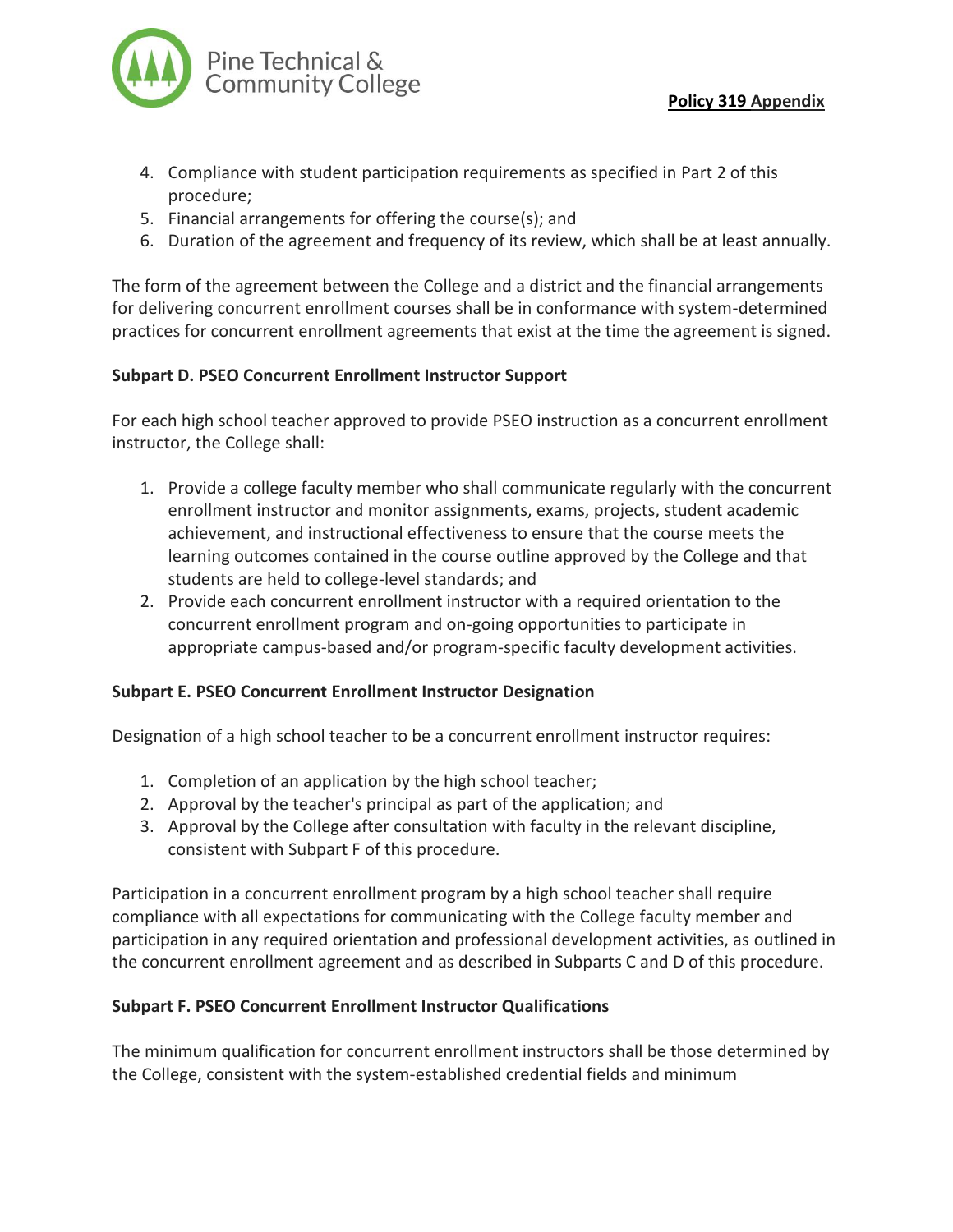

qualifications for faculty designated in MnSCU Board Policy 3.32 and System Procedure 3.32.1, College Faculty Credentialing.

When no teacher in the high school meets these qualifications, the partners shall explore a variety of options for providing access to courses through the PSEO program, including:

- 1. On-line courses taught by college faculty members;
- 2. On-campus college courses; and
- 3. College courses offered by a college faculty member in the high school.

If the partners determine that none of these options is feasible, and with the approval of the College and the school district as specified in Subpart E of this procedure, a teacher who does not meet the minimum qualifications may be approved to teach a concurrent enrollment course based on evidence of a combination of substantial teaching experience, advanced coursework appropriate to the discipline, and/or other relevant experience and expertise. Approval to teach a PSEO concurrent enrollment course on this basis may be made contingent upon:

- 1. Completion of additional graduate coursework;
- 2. Field experiences; or
- 3. A program of structured independent study appropriate to the discipline or credential field within mutually agreed upon time parameters.

A high school teacher who was approved as a concurrent enrollment instructor prior to November 10, 2008 may continue to teach the same course or courses at the discretion of the College after consultation with the faculty member assigned to work with that high school teacher.

An annual report of high school teachers approved by the College as concurrent enrollment instructors shall be provided to the Office of the Chancellor. The report shall include the total number of concurrent enrollment instructors, the number of concurrent enrollment instructors who do not meet the minimum qualifications, and information about the basis for approving those concurrent enrollment instructors who do not meet minimum qualifications.

# **Subpart G. Students in PSEO Concurrent Enrollment and Courses by Arrangement**

PSEO concurrent enrollment or courses by arrangement shall not simultaneously enroll PSEO and non-PSEO high school students except as provided in Subpart H of this procedure. Arrangement course support and requirements shall be outlined in a contract to include the College and high school's responsibilities. Arrangement courses can be located off-campus, through alternative delivery methods or at the high school. Arrangement courses will be taught by College sanctioned instructors.